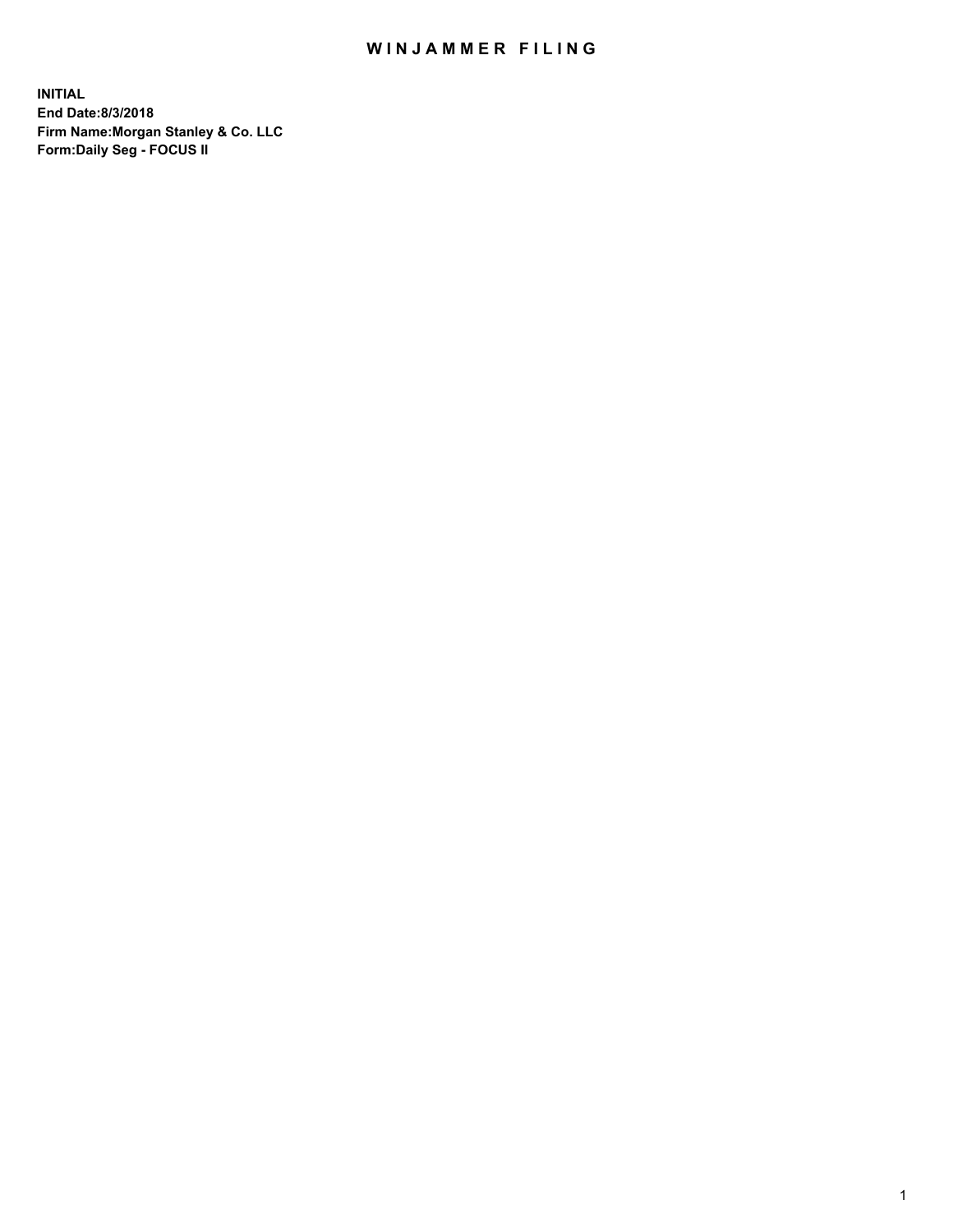## **Daily Segregation - Cover Page**

| Name of Company                                                                                                                                                                                                                                                                                                                  | <b>Morgan Stanley &amp; Co. LLC</b>                                        |
|----------------------------------------------------------------------------------------------------------------------------------------------------------------------------------------------------------------------------------------------------------------------------------------------------------------------------------|----------------------------------------------------------------------------|
| <b>Contact Name</b>                                                                                                                                                                                                                                                                                                              | <b>Ikram Shah</b>                                                          |
| <b>Contact Phone Number</b>                                                                                                                                                                                                                                                                                                      | 212-276-0963                                                               |
| <b>Contact Email Address</b>                                                                                                                                                                                                                                                                                                     | Ikram.shah@morganstanley.com                                               |
| FCM's Customer Segregated Funds Residual Interest Target (choose one):<br>a. Minimum dollar amount: : or<br>b. Minimum percentage of customer segregated funds required:% ; or<br>c. Dollar amount range between: and; or<br>d. Percentage range of customer segregated funds required between: % and %.                         | 280,000,000<br>$\overline{\mathbf{0}}$<br>0 <sub>0</sub><br>0 <sub>0</sub> |
| FCM's Customer Secured Amount Funds Residual Interest Target (choose one):<br>a. Minimum dollar amount: ; or<br>b. Minimum percentage of customer secured funds required:%; or<br>c. Dollar amount range between: and; or<br>d. Percentage range of customer secured funds required between:% and%.                              | 140,000,000<br>$\overline{\mathbf{0}}$<br>0 <sub>0</sub><br>0 <sub>0</sub> |
| FCM's Cleared Swaps Customer Collateral Residual Interest Target (choose one):<br>a. Minimum dollar amount: ; or<br>b. Minimum percentage of cleared swaps customer collateral required:% ; or<br>c. Dollar amount range between: and; or<br>d. Percentage range of cleared swaps customer collateral required between: % and %. | 92,000,000<br><u>0</u><br>0 <sub>0</sub><br>0 <sup>0</sup>                 |

Attach supporting documents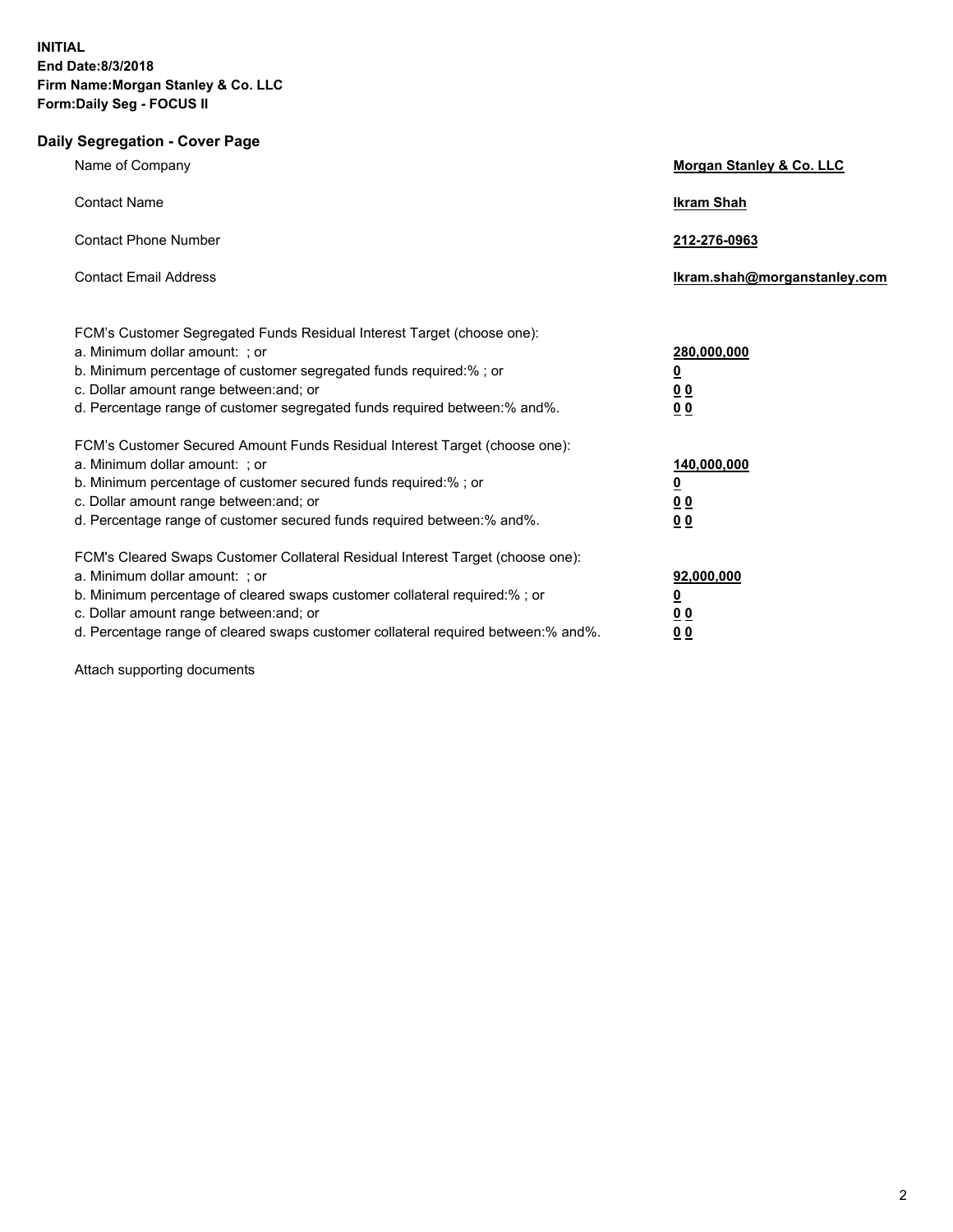## **Daily Segregation - Secured Amounts**

|     | Foreign Futures and Foreign Options Secured Amounts                                         |                                           |
|-----|---------------------------------------------------------------------------------------------|-------------------------------------------|
|     | Amount required to be set aside pursuant to law, rule or regulation of a foreign            | $0$ [7305]                                |
|     | government or a rule of a self-regulatory organization authorized thereunder                |                                           |
| 1.  | Net ledger balance - Foreign Futures and Foreign Option Trading - All Customers             |                                           |
|     | A. Cash                                                                                     | 3,324,320,273 [7315]                      |
|     | B. Securities (at market)                                                                   | 2,238,880,705 [7317]                      |
| 2.  | Net unrealized profit (loss) in open futures contracts traded on a foreign board of trade   | 407,073,193 [7325]                        |
| 3.  | Exchange traded options                                                                     |                                           |
|     | a. Market value of open option contracts purchased on a foreign board of trade              | 38, 135, 715 [7335]                       |
|     | b. Market value of open contracts granted (sold) on a foreign board of trade                | -27,748,091 [7337]                        |
| 4.  | Net equity (deficit) (add lines 1. 2. and 3.)                                               | 5,166,515,409 [7345]                      |
| 5.  | Account liquidating to a deficit and account with a debit balances - gross amount           | 210,853,789 [7351]                        |
|     | Less: amount offset by customer owned securities                                            | -209,364,085 [7352] 1,489,704<br>$[7354]$ |
| 6.  | Amount required to be set aside as the secured amount - Net Liquidating Equity              | 5,168,005,113 [7355]                      |
|     | Method (add lines 4 and 5)                                                                  |                                           |
| 7.  | Greater of amount required to be set aside pursuant to foreign jurisdiction (above) or line | 5,168,005,113 [7360]                      |
|     | 6.                                                                                          |                                           |
|     | FUNDS DEPOSITED IN SEPARATE REGULATION 30.7 ACCOUNTS                                        |                                           |
| 1.  | Cash in banks                                                                               |                                           |
|     | A. Banks located in the United States                                                       | 687,633,459 [7500]                        |
|     | B. Other banks qualified under Regulation 30.7                                              | 579,912,256 [7520] 1,267,545,715          |
|     |                                                                                             | [7530]                                    |
| 2.  | Securities                                                                                  |                                           |
|     | A. In safekeeping with banks located in the United States                                   | 90,643,703 [7540]                         |
|     | B. In safekeeping with other banks qualified under Regulation 30.7                          | 0 [7560] <b>90,643,703</b> [7570]         |
| 3.  | Equities with registered futures commission merchants                                       |                                           |
|     | A. Cash                                                                                     | 6,244,861 [7580]                          |
|     | <b>B.</b> Securities                                                                        | $0$ [7590]                                |
|     | C. Unrealized gain (loss) on open futures contracts                                         | 1,152,334 [7600]                          |
|     | D. Value of long option contracts                                                           | $0$ [7610]                                |
|     | E. Value of short option contracts                                                          | 0 [7615] 7,397,195 [7620]                 |
| 4.  | Amounts held by clearing organizations of foreign boards of trade                           |                                           |
|     | A. Cash                                                                                     | $0$ [7640]                                |
|     | <b>B.</b> Securities                                                                        | $0$ [7650]                                |
|     | C. Amount due to (from) clearing organization - daily variation                             | $0$ [7660]                                |
|     | D. Value of long option contracts                                                           | $0$ [7670]                                |
| 5.  | E. Value of short option contracts<br>Amounts held by members of foreign boards of trade    | 0 [7675] 0 [7680]                         |
|     | A. Cash                                                                                     | 2,241,873,685 [7700]                      |
|     | <b>B.</b> Securities                                                                        | 2,148,237,001 [7710]                      |
|     | C. Unrealized gain (loss) on open futures contracts                                         | <u>-408,225,526</u> [7720]                |
|     | D. Value of long option contracts                                                           | 38,135,715 [7730]                         |
|     | E. Value of short option contracts                                                          | -27,748,091 [7735] 3,992,272,784          |
|     |                                                                                             |                                           |
| 6.  | Amounts with other depositories designated by a foreign board of trade                      | $[7740]$<br>$0$ [7760]                    |
| 7.  | Segregated funds on hand                                                                    | $0$ [7765]                                |
| 8.  | Total funds in separate section 30.7 accounts                                               | 5,357,859,397 [7770]                      |
| 9.  | Excess (deficiency) Set Aside for Secured Amount (subtract line 7 Secured Statement         | 189,854,284 [7380]                        |
|     | Page 1 from Line 8)                                                                         |                                           |
| 10. | Management Target Amount for Excess funds in separate section 30.7 accounts                 | 140,000,000 [7780]                        |
| 11. | Excess (deficiency) funds in separate 30.7 accounts over (under) Management Target          | 49,854,284 [7785]                         |
|     |                                                                                             |                                           |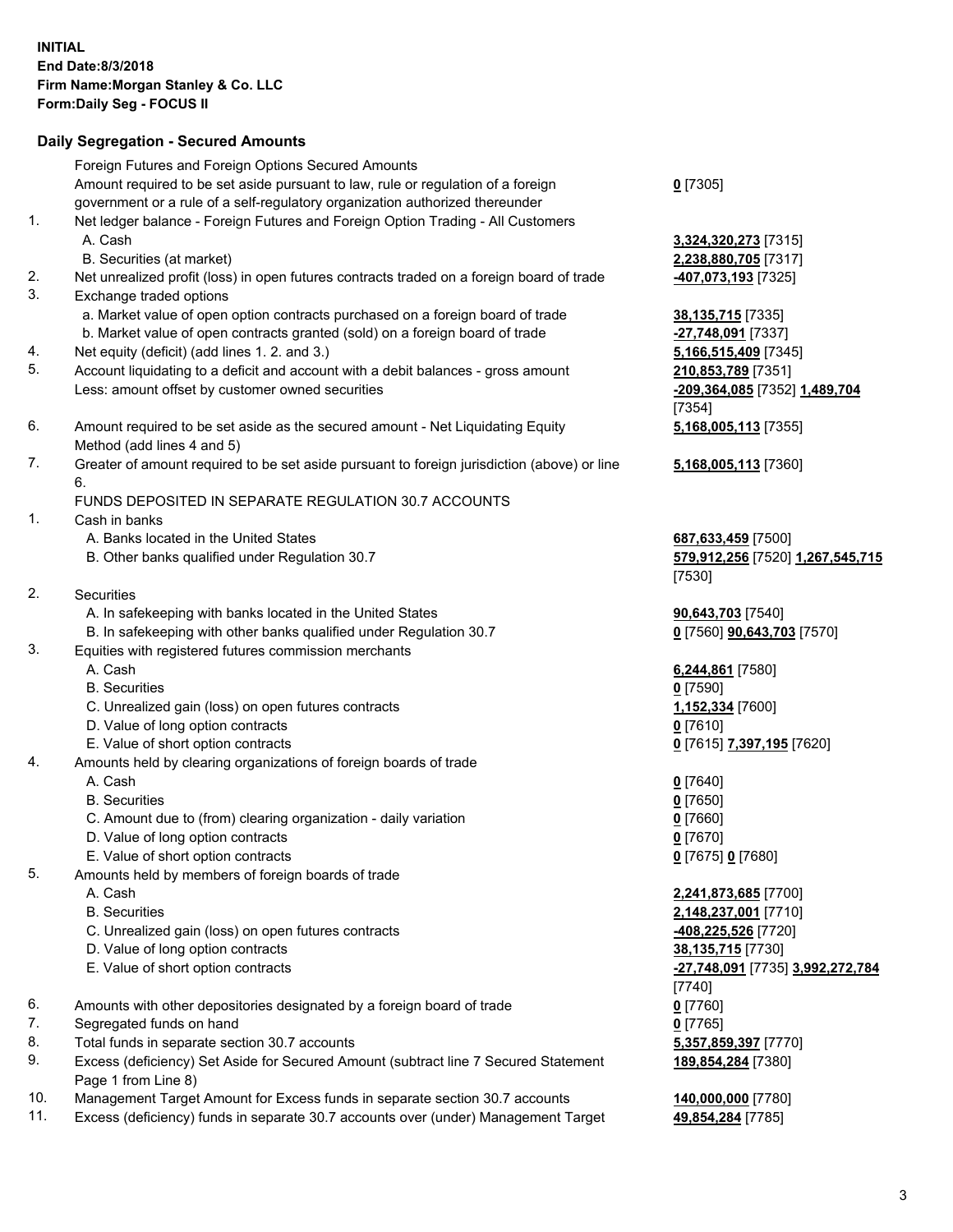|     | Daily Segregation - Segregation Statement                                           |                                    |
|-----|-------------------------------------------------------------------------------------|------------------------------------|
|     | SEGREGATION REQUIREMENTS(Section 4d(2) of the CEAct)                                |                                    |
| 1.  | Net ledger balance                                                                  |                                    |
|     | A. Cash                                                                             | 11,096,358,889 [7010]              |
|     | B. Securities (at market)                                                           | 6,001,235,462 [7020]               |
| 2.  | Net unrealized profit (loss) in open futures contracts traded on a contract market  | 100,888,413 [7030]                 |
| 3.  | Exchange traded options                                                             |                                    |
|     | A. Add market value of open option contracts purchased on a contract market         | 404,407,649 [7032]                 |
|     | B. Deduct market value of open option contracts granted (sold) on a contract market | 474,512,444 [7033]                 |
| 4.  | Net equity (deficit) (add lines 1, 2 and 3)                                         | 17,128,377,969 [7040]              |
| 5.  | Accounts liquidating to a deficit and accounts with                                 |                                    |
|     | debit balances - gross amount                                                       | 241,465,159 [7045]                 |
|     | Less: amount offset by customer securities                                          | -240,477,209 [7047] 987,950 [7050] |
| 6.  | Amount required to be segregated (add lines 4 and 5)                                | 17,129,365,919 [7060]              |
|     | FUNDS IN SEGREGATED ACCOUNTS                                                        |                                    |
| 7.  | Deposited in segregated funds bank accounts                                         |                                    |
|     | A. Cash                                                                             | 5,073,486,225 [7070]               |
|     | B. Securities representing investments of customers' funds (at market)              | $0$ [7080]                         |
|     | C. Securities held for particular customers or option customers in lieu of cash (at | 624,264,161 [7090]                 |
|     | market)                                                                             |                                    |
| 8.  | Margins on deposit with derivatives clearing organizations of contract markets      |                                    |
|     | A. Cash                                                                             | 6,315,045,569 [7100]               |
|     | B. Securities representing investments of customers' funds (at market)              | $0$ [7110]                         |
|     | C. Securities held for particular customers or option customers in lieu of cash (at | 5,376,971,301 [7120]               |
|     | market)                                                                             |                                    |
| 9.  | Net settlement from (to) derivatives clearing organizations of contract markets     | 118,591,333 [7130]                 |
| 10. | Exchange traded options                                                             |                                    |
|     | A. Value of open long option contracts                                              | 404,407,649 [7132]                 |
|     | B. Value of open short option contracts                                             | -474,512,444 [7133]                |
| 11. | Net equities with other FCMs                                                        |                                    |
|     | A. Net liquidating equity                                                           | 13,887,162 [7140]                  |
|     | B. Securities representing investments of customers' funds (at market)              | $0$ [7160]                         |
|     | C. Securities held for particular customers or option customers in lieu of cash (at | $0$ [7170]                         |
|     | market)                                                                             |                                    |
| 12. | Segregated funds on hand                                                            | <u>0</u> [7150]                    |
| 13. | Total amount in segregation (add lines 7 through 12)                                | 17,452,140,956 [7180]              |
| 14. | Excess (deficiency) funds in segregation (subtract line 6 from line 13)             | 322,775,037 [7190]                 |
| 15. | Management Target Amount for Excess funds in segregation                            | 280,000,000 [7194]                 |
| 16. | Excess (deficiency) funds in segregation over (under) Management Target Amount      | 42,775,037 [7198]                  |
|     | <b>Excess</b>                                                                       |                                    |